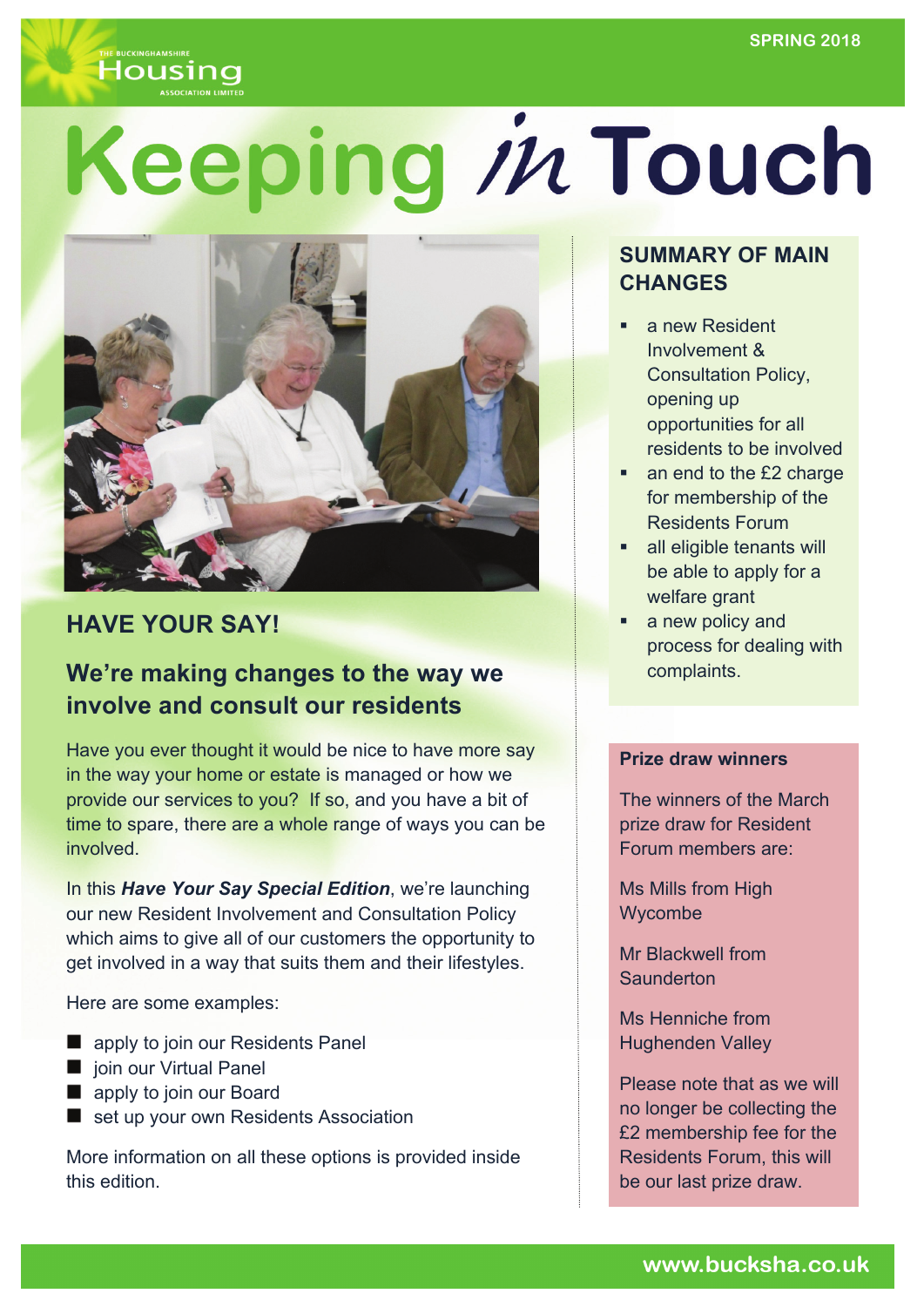# **HAVE YOUR SAY - ways that you can get involved**

#### **Apply to join our Residents Panel**

Our new Residents Panel will meet four times a year, either at our offices in Stokenchurch or at a venue in Slough. The Panel will monitor how we are delivering our services and meeting our performance targets. The Panel will also act as a sounding board for policies and procedures as they affect customers.

#### **Join our Virtual Panel**

If you just don't have the time, or are not interested or able to attend meetings, but still would like to have the opportunity to be involved, why not join our Virtual Panel? For example, we might want to get your views on a proposed new policy which affects our customers or a new leaflet we're drafting. We can write to you or email you for your comments. Your input will help us to gauge whether our policies and leaflets are accessible and clear to understand.

#### **Set up your own Residents Association**

If you and a group of your neighbours want to have a much greater say in the way your particular housing scheme or estate is managed, you could consider setting up your own Residents Association. Bucks Housing will encourage and support Residents Associations as long as they are properly constituted and they meet the required criteria to be formally recognised.

**If you're interested in finding out more about any of these opportunities to get involved, please give us a call or email info@bucksha.co.uk**

#### **Vacancy for a Resident Board Member**

If you can commit to attending six meetings a year, at our offices in Stokenchurch, and you want to be at the centre of how Bucks Housing is run and its plans for the future, why not apply to join our Board?

We'll give you a proper induction, regular training and ongoing support so that you're best placed to make the most effective contribution and so that you get the most out of it too!

If you're interested, please contact Helen Green on 01494 480340 or helen@bucksha.co.uk

## **A Helping Hand**

You may be aware that Bucks Housing has operated a **Tenant Welfare Fund** for a number of years. This was set up to provide a little help to customers experiencing financial difficulties, by providing the opportunity to apply for a one-off grant of up to £250 to purchase specific goods. However, before a resident could apply, they had to be a member of the Residents Forum, for which there was a £2 per year membership fee.

We have now reviewed these arrangements and withdrawn the £2 fee. This means that most of our customers can apply for a grant, if they can provide clear evidence of financial hardship.

Residents can also obtain free second hand furniture and equipment in good condition from Central Aid in High Wycombe, up to a value of £100. We're also trying to set up a similar arrangement with a furniture project in Slough.

For more information, please give us a call or email info@bucksha.co.uk

Please remember, if you have an item of furniture you no longer need, you could donate it to Central Aid (High Wycombe), the Slough Furniture Project or another similar charity.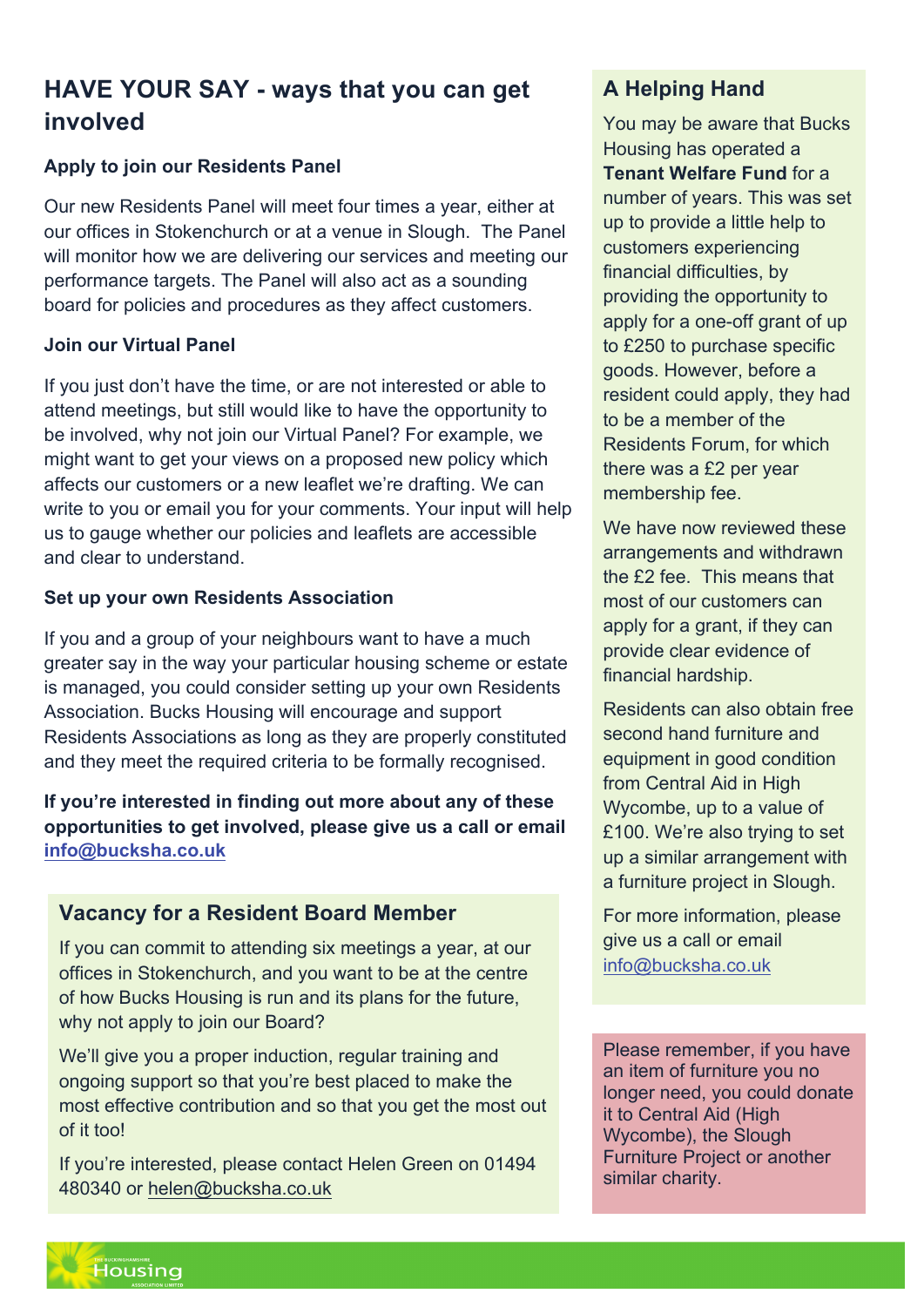# **NEW COMPLAINTS POLICY**

#### **What can you do if things go wrong?**

At Bucks Housing, we always do our best to get things right, but, we're only human, and we do sometimes get things wrong. When we do, we want to hear about it, so we can do things better next time. So please don't hold back if you feel you've been let down.

Our new Complaints Policy makes it easy for you to make a complaint if you feel we haven't given you a good service or we haven't done what we promised to do. You can complain in writing, by email, via our website (soon!), over the phone or in person - either at our office or if a staff member is visiting you at home.

We will always take your complaint seriously and will aim to investigate and resolve the issue promptly. We will also keep you informed throughout the process.

If we've tried to resolve your complaint, but you're still not happy, you have the right to present your case, in person, to an Appeal Panel. If you're still not happy after the Appeal Panel has considered your complaint, you can refer your complaint to your local MP, a local councillor or, after a period of 8 weeks, to the Housing Ombudsman.

There are some things we won't deal with under our Complaints Policy. Examples include:

- ! Requests for service, for example, if you want to report, or chase, a repair, or you are reporting anti-social behaviour. Such issues may become a complaint if you feel we have failed to respond appropriately
- ! Cases where we are not responsible for delivering the service being complained about, for example, complaints about Housing Benefit or Universal Credit
- **EXECUTE:** Disputes over the terms of your tenancy or lease agreement
- Complaints made more than 3 months after the event
- ! Situations where the customer refuses to engage in a reasonable manner and / or is abusive to staff
- ! Cases where we feel that there is a more appropriate way to resolve a dispute, e.g. through the courts.

If you're in any doubt about how our new policy works, or how you can make a complaint, please give us a call.

## **ARE YOUR HOME CONTENTS INSURED?**

You should be aware that Bucks Housing does not insure your furniture, belongings or decorations against theft, vandalism, burst pipes or other household risks.

The good news is that the National Housing Federation (NHF) has set up a special scheme enabling residents to insure their contents in an easily affordable way.



Some advantages of the scheme include:

- ! fortnightly, monthly or annual payment options
- ! you do not have to have a bank account
- ! there is no excess i.e. you don't have to pay the first part of any claim
- **If covers fire, theft, flood, water** damage and other household risks
- ! it covers damage to internal decorations
- **EXECOVER SEXT IN STREE IS NOT STATE IN STREE** and freezer contents
- ! you do not need to have special door or window locks.

For more information, you can contact us at info@bucksha.co.uk and we will send you a leaflet and application form or you can contact the scheme direct on 0345 4507288.